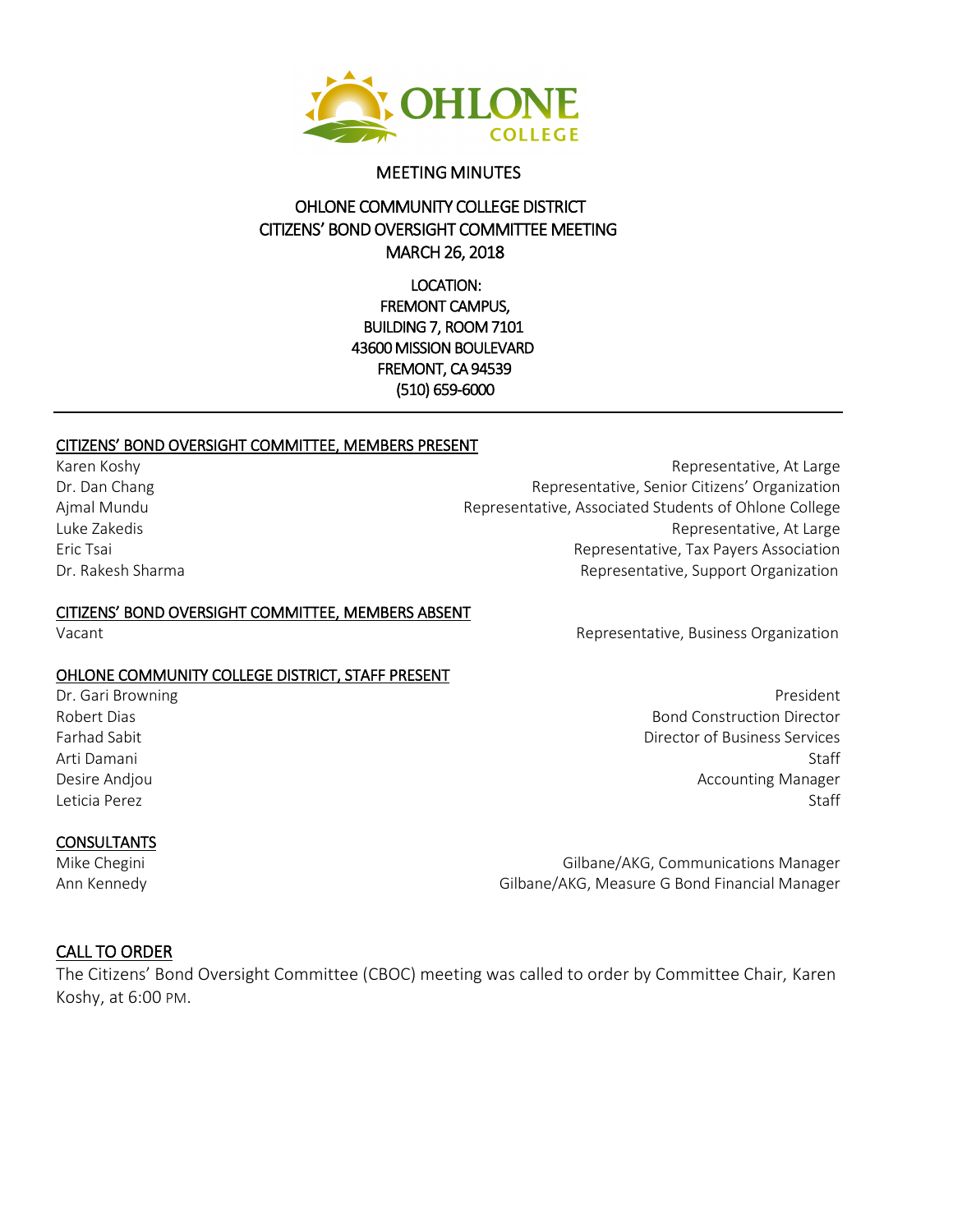## 1. APPROVAL OF AGENDA

Committee Member, Dr. Sharma, made a motion to approve the agenda as presented. Committee Member, Luke Zakedis, seconded the motion. The motion was unanimously carried by the Committee members present.

## 2. APPROVAL OF MINUTES

Committee Member, Luke Zakedis, made a motion to approve the minutes from the previous meeting that took place on January 22, 2018. Committee Member, Dr. Chang, seconded the motion. The motion was unanimously carried by all Committee members present, except Dr. Sharma, who abstained, as he was not in attendance at the last meeting.

*Karen Koshy: In the minutes, the word certificated was mention in order to explain that Measure G does not pay for this type of position. What does it mean?* 

*Dr. Gari Browning: Certificated means faculty.* 

## 3. COMMITTEE MEMBERS ATTENDANCE REPORT

Committee Chair, Karen Koshy, presented the attendance report to the Committee. The committee expressed no concerns or changes.

## 4. RECOGNITION OF APPOINTED/REAPPOINTED COMMITTEE MEMBERS

Committee Chair, Karen Koshy welcomed back Dr. Rakesh Sharma as a support organization representative. She also congratulated Dr. Chang on his reappointment to the Committee.

*Dr. Sharma: It is a pleasure to be back on this Committee, and to continue to see the college progress; I just want to be a part of it.* 

## 5. COMMUNICATIONS FROM COMMITTEE MEMBERS

Committee Member, Luke Zakedis, informed the Committee that he is running for ASOC Senate and if elected he can no longer serve on this Committee

*Karen Koshy: Can you help us recruit your replacement? That would be great! Luke Zakedis: Yes, I will try.*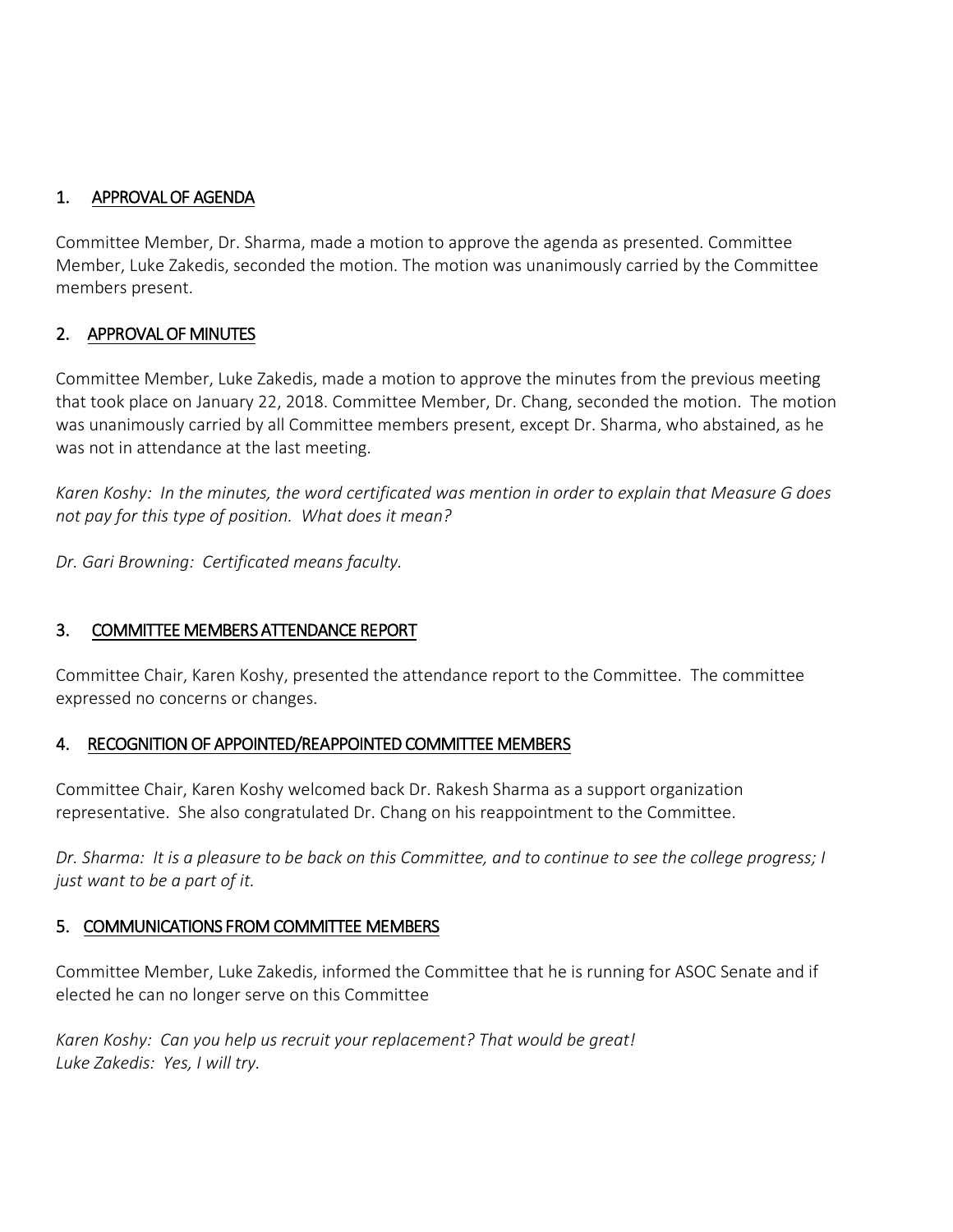# 6. COMMUNICATIONS FROM STAFF

Dr. Gari Browning informed the Committee that Vice President, Dr. Susan Yeager has left the District. She has accepted a position at Yosemite Community College District as the Vice Chancellor of Fiscal Services.

Farhad Sabit introduced the District's new accounting manager, Desire Andjou, who will replace John Li, who is retiring after 19 years of service. Mr. Andjou is a certified public accountant and started working on March 1<sup>st</sup>, to train with John Li.

# 7. COMMUNICATIONS FROM THE PUBLIC

No communication from the public.

# 8. UPDATE ON MEMBERSHIP

Robert Dias provided a brief update on recruitment, indicating that, in addition to the Business Organization vacancy, we have two members whose terms will run out in May of 2018. The two members are Karen Koshy and Eric Tsai. They can express their desire to extend their terms at this time.

*Ann Kennedy: You can just let us know and we can put it in this meetings minutes. Then Dr. Browning can make a recommendation for your reappointment to the Board of Trustees. Karen Koshy: Yes, I would like to extend my term and please use my old application. Eric Tsai: I will need to get back to you, the timing is not very good right now.*

# 9. MEASURE G PROJECT UPDATE

Joel Heyne, Project Manager with Gilbane, provided a brief presentation about current construction projects at Ohlone.

## Academic Core Building (ACB)

The ACB is a \$169m project, with planned occupancy in spring of 2019. In progress are the mechanical, electrical, plumbing, and wall framing as well as exterior sheathing, roofing waterproofing and site fabrication. The ACB is now tied into the campus power grid, and bigger equipment can now be turned on; this is a huge milestone for the project.

*Dr. Sharma: When you say tied in, what does this mean? Joel Heyne: It means that we were using temporary power boxes and now we are tied into the ACB transformer which provides permanent power. Dr. Sharma: Will there be room for a lawn area near the ACB? Joel Heyne: Good question, yes, maybe about 8000 sq ft.*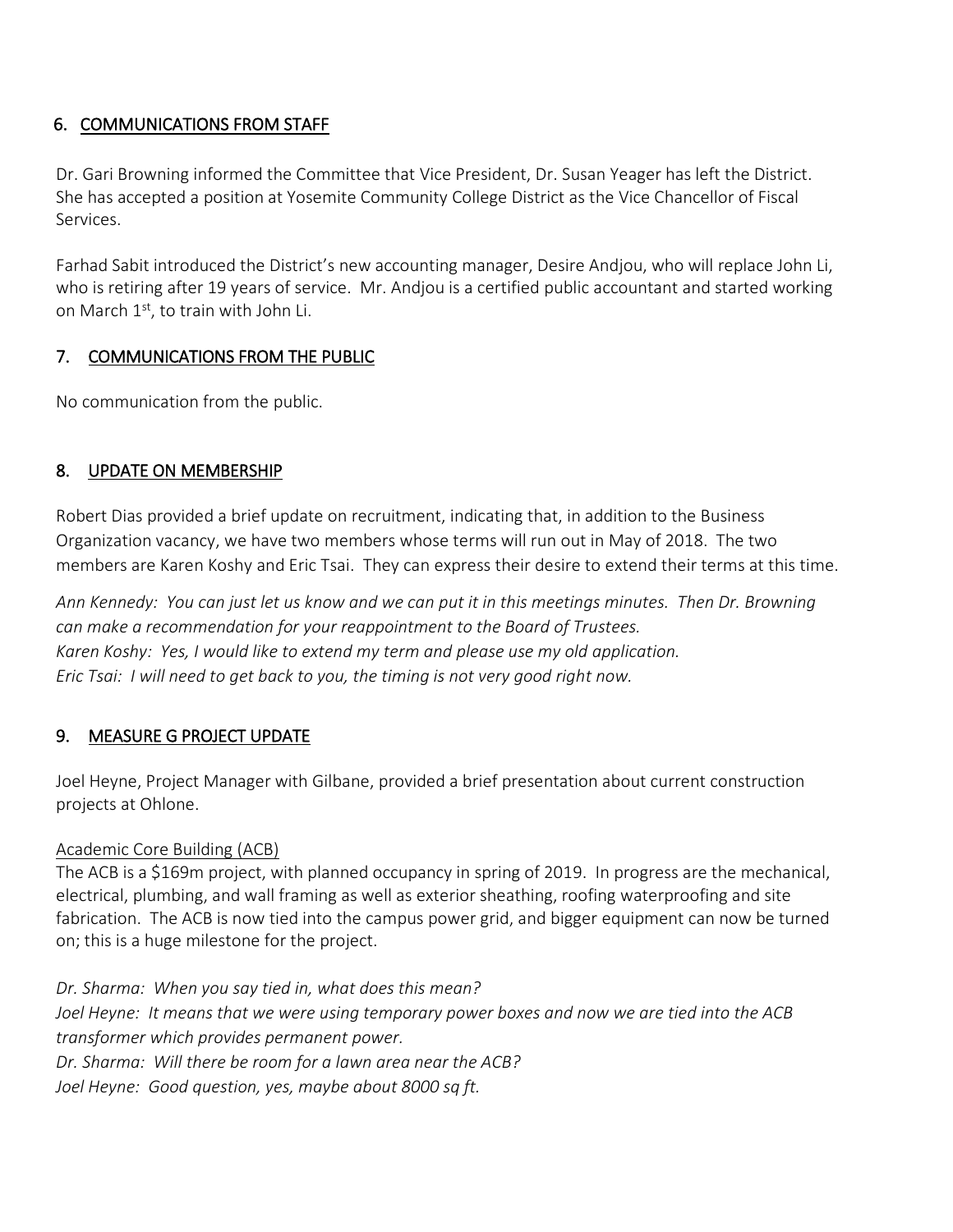*Dr. Sharma: Natural grass or artificial grass? Joel Heyne: It will be natural grass.*

#### Building 5 Renovations

Renovation of the Kitchen/Servery/Cafeteria and Student Space, refreshing of exterior paints to mirror the new architecture of the Academic Core Building, will take approximately 8-10 months.

#### North Parking Project

Lots Y, V, and W will be renovated. Fifty new parking stalls will be added as well as the construction of a new storage building for the Smith Center.

*Dr. Sharma: Will this be for student parking, too? Joel Heyne: No, these stalls will be for staff only.*

*Eric Tsai: The \$7m budget transfer shown, where is the money coming from? Joel Heyne: From the original Project 6110, there was money left over; a transfer was not needed, there was a savings and it is fully funded.*

For detailed information please see the presentation.

## 10. MEASURE G FINANCIAL UPDATE

The Measure G Financial update was provided by Ann Kennedy. The report provides information on all Measure G projects, showing \$20m in activity for the second quarter. The Quarterly summary report indicates the construction amount of \$19m which was all on the Academic Core Building, because this is our focus and the major spender.

*Dr. Chang: At the last meeting you provided us with a bond list revision history report, I attempted to compare some of the numbers, and there is no correlation in the two documents. Ann Kennedy: That's because they have a cutoff date of Sept. 13. Dr. Chang: But the number is quite off, way off. One is \$4.8m and the other is \$1m? I can't find the history. Ann Kennedy: Let me double check it, it's possible that there is a different cutoff date. Dr. Chang: Some of the numbers should fall in between. Ann Kennedy: I will personally take a look at it. Dr. Sharma: What is being questioned? Ann Kennedy: The bond list revision history report from the last meeting. Dr. Sharma: Will you bring back the report that Dan is speaking of? Ann Kennedy: Yes, I will bring both reports.*